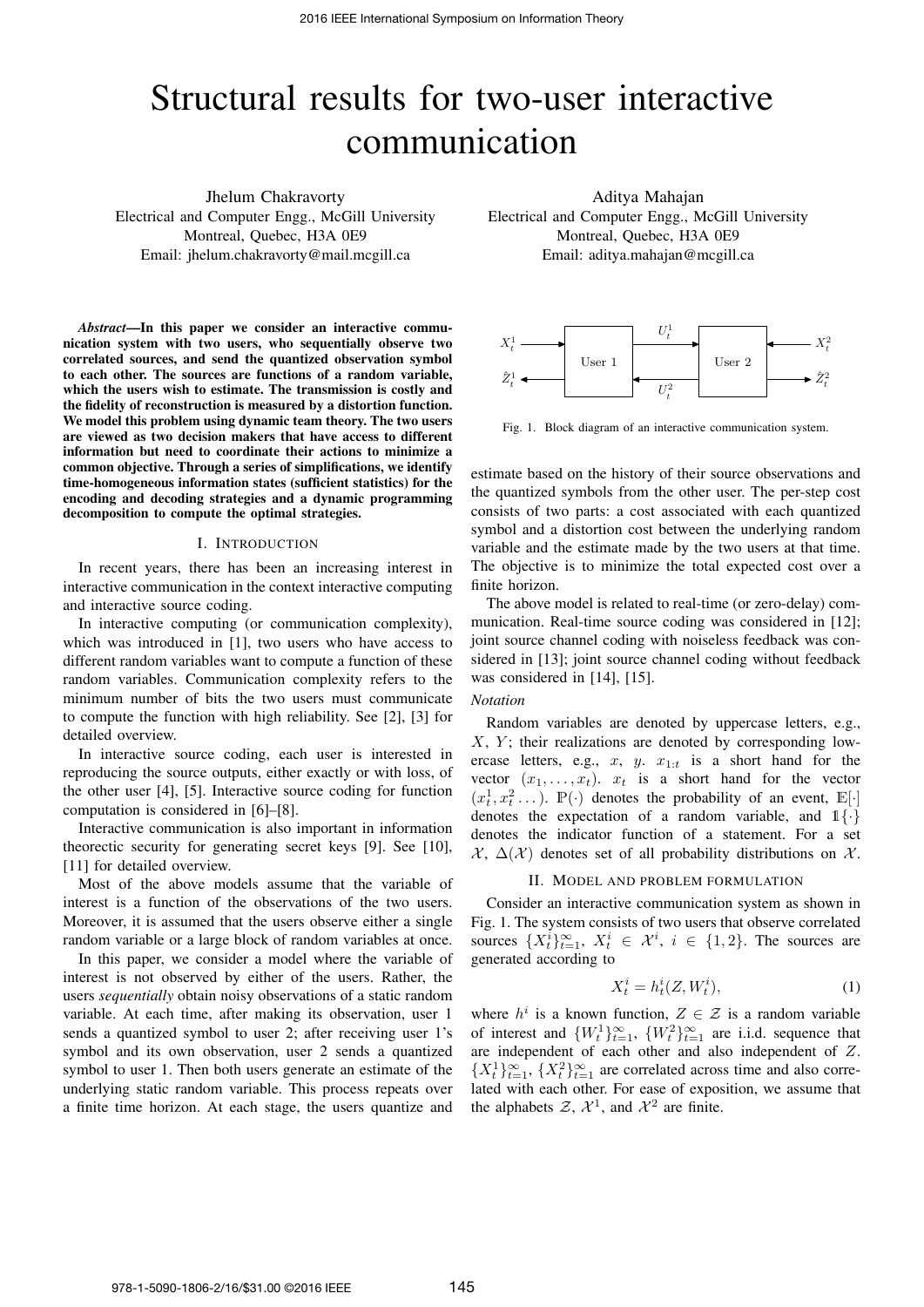The users sequentially quantize their observations and send a symbol to the other user over a finite-rate noiseless channel. In particular, during time slot  $t$ , first user 1 sends a symbol  $U_t^1 \in \mathcal{U}^1$  to user 2, then user 2 sends a symbol  $U_t^2 \in \mathcal{U}^2$ to user 1. Both  $\mathcal{U}^1$  and  $\mathcal{U}^2$  are finite sets and the quantized symbols are generated based on all the information available to users, i.e.,

$$
U_t^1 = f_t^1(X_{1:t}^1, U_{1:t-1}^1, U_{1:t-1}^2), U_t^2 = f_t^2(X_{1:t}^2, U_{1:t}^1, U_{1:t-1}^2).
$$

where  $f_t^i$  is called the *encoding rule* of user i at time t. Cost functions  $c^i: \mathcal{U}^i \to \mathbb{R}_{\geq 0}$  measure the cost of transmission.<sup>1</sup>

During time slot  $t<sub>1</sub>$  after observing the quantized symbol from user 1, user 2 generates an estimate  $\hat{Z}_t^2 \in \mathcal{Z}$ ; after observing the quantized symbol from user 2, user 1 generates an estimate  $\hat{Z}_t^1 \in \mathcal{Z}$ . These estimates are generated based on all the information available to the users, i.e.,

$$
\hat{Z}_t^1 = g_t^1(X_{1:t}^1, U_{1:t}^1, U_{1:t-1}^2), \ \hat{Z}_t^2 = g_t^2(X_{1:t}^2, U_{1:t}^1, U_{1:t}^2), \tag{2}
$$

where  $g_t^i$  is called the *decoding rule* of user i at time t. Distortion functions  $d_t^i: \mathcal{Z} \times \mathcal{Z} \to \mathbb{R}_{\geq 0}$  measure the fidelity of reconstruction at time t

The sequence  $f^i := (f_1^i, \dots, f_T^i), i \in \{1,2\}$  is called the *encoding strategy* of user *i*. Similarly, the sequence  $g^i$  :=  $(g_1^i, \dots, g_T^i), i \in \{1,2\}$  is called the *decoding strategy* of user *i*. The tuple  $(f^1, f^2, g^1, g^2)$  is called the *communication strategy*.

The performance  $J(\mathbf{f}^1, \mathbf{f}^2, \mathbf{g}^1, \mathbf{g}^2)$  of a communication strategy  $(f^1, f^2, g^1, g^2)$  is given by the expected total transmission cost and distortion under that strategy, i.e.,

$$
J(\mathbf{f}^1, \mathbf{f}^2, \mathbf{g}^1, \mathbf{g}^2) = \mathbb{E}\Big[\sum_{t=1}^T \sum_{i=1}^2 \big[c^i(U_t^i) + d_t^i(Z, \hat{Z}_t^i)\big]\Big], \quad (3)
$$

where the expectation is with respect to a joint measure on all system variables induced by the choice of  $(f<sup>1</sup>, f<sup>2</sup>, g<sup>1</sup>, g<sup>2</sup>)$ .

We are interested in the following optimization problem.

Problem 1 *For the interactive communication system described above, choose a communication strategy*  $(\mathbf{f}^1, \mathbf{f}^2, \mathbf{g}^1, \mathbf{g}^2)$ ) *that minimizes total expected cost*  $J(f<sup>1</sup>, f<sup>2</sup>, g<sup>1</sup>, g<sup>2</sup>)$  *defined in* (3).

A key feature of the above model is that both users must generate an estimate of  $Z$  at each step. This feature makes our model different from the standard model of interactive communication, where there are multiple rounds of communication and each user generates a single estimate at the end of communication.

Due to this sequential nature of estimation, the standard information theoretic arguments cannot be used. Instead, we directly analyze the optimization problem. The above optimization problem has two decision makers—user 1 and

user 2—that have access to different information but need to cooperate and coordinate their actions to minimize a common objective. Therefore, it belongs to the category of *dynamic team* problems [21].

The main conceptual difficulty in solving the above optimization problem is that the information available at both users is increasing with time, and hence, so is the domain of their stratgies. For example, suppose all alphabets are binary. Then there are  $2^{2^{3t-2}}$  possibilities for encoding and decoding strategies at each user at time  $t$ . Thus, even for a horizon of 3, there are about  $10^{175}$  possible communication strategies (with the dominant term being  $(2^{2^7})^4$  possibilities at stage 3). Thus, a brute force search is computationally intractable.

In single agent muti-stage optimization problem, such a difficulty is resolved by identifying a time-homogeneous information state at the decision maker. It is difficult to identify such information states in multi-agent multi-stage decision problems because the different decision makers have access to different information.

We resolve this difficulty in two steps using ideas from team theory. In the first step, we take a person-by-person approach. We arbitrarily fix the strategy of one user, say user 2, and search for the *best response* strategy at user 1. By showing that  $X_{1:t}^1$  and  $X_{1:t}^2$  are conditionally independent given  $(Z, U_{1:t}^1, U_{1:t}^2)$ , we identify a sufficient statistic  $\xi_{t|t-1}^i$  (to be defined later) of  $x_{1:t}^i$ . This means that there is no loss of optimality in restricting attention to encoders of the form:

$$
U_t^1 = \hat{f}_t^1(\Xi_{t|t-1}^1, U_{1:t-1}^1, U_{1:t-1}^2), U_t^2 = \hat{f}_t^2(\Xi_{t|t-1}^2, U_{1:t}^1, U_{1:t-1}^2).
$$

A similar structure for the decoders is also identified.

In the second step, we use the common-information approach of [22] and identify a sufficient statistic  $\pi_t^1$  (to be defined later) of  $(u_{1:t-1}^1, u_{1:t-1}^2)$  at user 1 and a sufficient statistic  $\pi_t^2$  (to be defined later) of  $(u_{1:t}^1, u_{1:t-1}^2)$  at user 2. This means that there is no loss of optimality in restricting attention to encoders of the form:

$$
U_t^1 = \tilde{f}_t^1(\Xi_{t|t-1}^1,\Pi_t^1), \quad U_t^2 = \tilde{f}_t^2(\Xi_{t|t-1}^2,\Pi_t^2).
$$

We also identify a dynamic program that determines optimal encoding and decoding strategies of the above form.

## III. THE MAIN RESULTS

### *A. A conditional independence result*

The sources are conditionally independent given Z. Our main results rely on the fact that the sources remain conditionally independent when conditioned on Z and the communicated symbols. For ease of notation,  $\mathbb{P}(X_{1:t} = x_{1:t}^1 | Z =$  $z, U_{1:t}^1 = u_{1:t}^1, U_{1:t}^2 = u_{1:t}^2$  is denoted by  $\mathbb{P}(x_{1:t}^1 | z, u_{1:t}^1, u_{1:t}^2)$ . We use similar notation for other probability expressions as well.

<sup>1</sup>Assuming a transmission cost allows us to model different scenarios. For example, in variable rate communication, the cost function  $c^{i}(u^{i}) = \log |u^{i}|$ is used (see [20]). Even in fixed rate communication, a user may not transmit at each time and the transmission cost is zero for not transmitting and a constant for transmitting.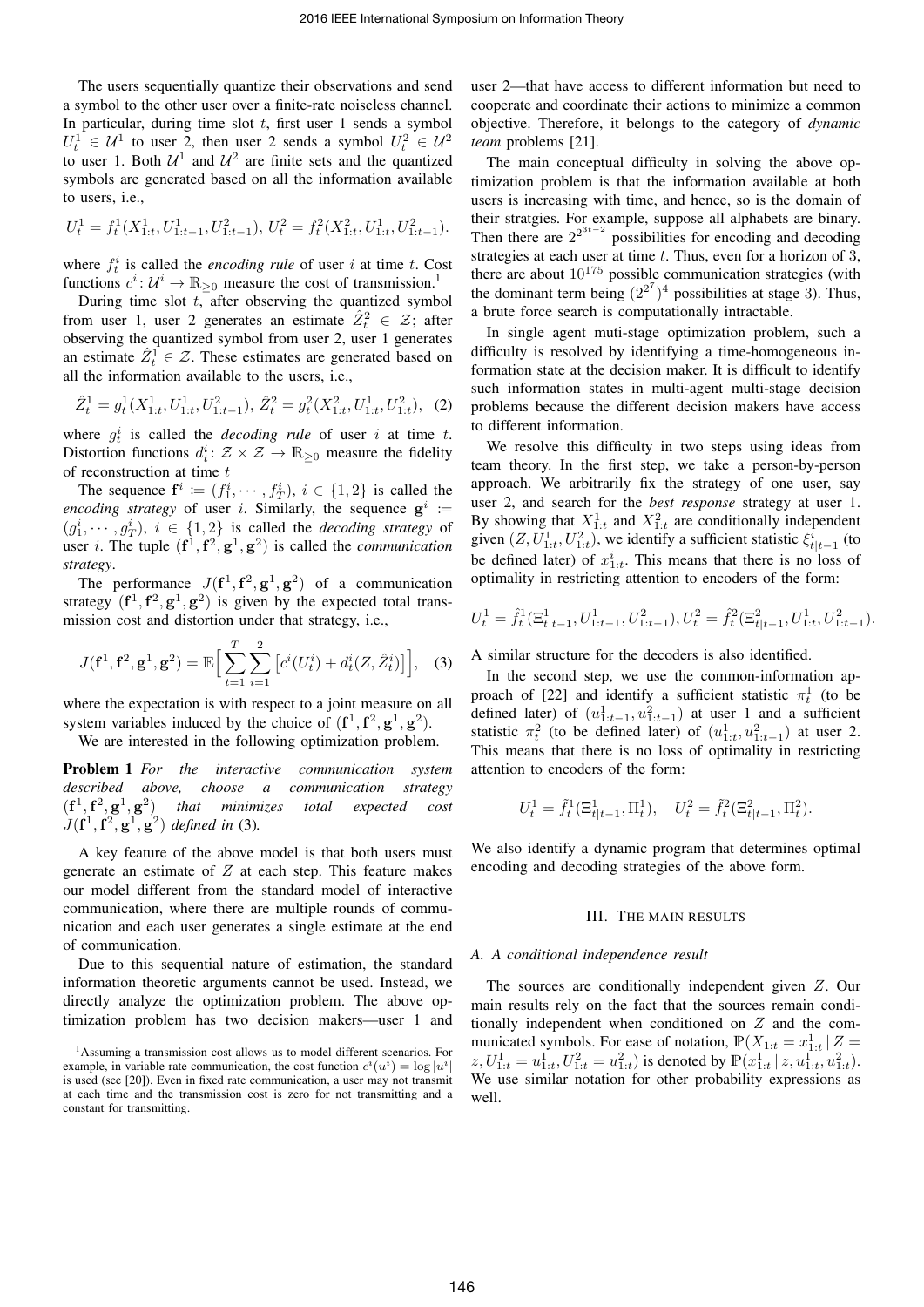Lemma 1 *For any arbitrary encoding strategies*  $(f<sup>1</sup>, f<sup>2</sup>)$  *and any realization*  $z$  *of*  $Z$ *,*  $x_{1:t}^i$  *of*  $X_{1:t}^i$ *, and*  $u_{1:t}^i \in U_{1:t}^i$ *,*  $i \in \{1,2\}$ *, we have the following:*

$$
\mathbb{P}(x_{1:t}^1, x_{1:t}^2 \mid z, u_{1:t}^1, u_{1:t}^2)
$$
\n
$$
= \mathbb{P}(x_{1:t}^1 \mid z, u_{1:t}^1, u_{1:t}^2) \mathbb{P}(x_{1:t}^2 \mid z, u_{1:t}^1, u_{1:t}^2)
$$
\n(4)

*and*

$$
\mathbb{P}(x_{1:t}^1, x_{1:t}^2 \mid z, u_{1:t-1}^1, u_{1:t-1}^2) \tag{5}
$$
  
=  $\mathbb{P}(x_{1:t}^1 \mid z, u_{1:t-1}^1, u_{1:t-1}^2) \mathbb{P}(x_{1:t}^2 \mid z, u_{1:t-1}^1, u_{1:t-1}^2)$ 

Lemma 1 can be proved using algebraic calculations involving chain rule of probability and total probability. The details of the proof is omitted here due to the limitation of space. Similar results on conditional independence is discussed in [23] (for decentralized control systems with control sharing), in [24], [25] (for secret key argument and secure computing) and in [26] (for CEO problems).

## *B. Belief states and their update*

For ease of notation, define  $U_t = (U_t^1, U_t^2)$ .

**Definition 1** For any realization  $x_{1:t}^i$  of  $X_{1:t}^i$  and  $u_{1:t}^i$  of  $U_{1:t}^i$ ,  $i \in \{1, 2\}$  *define belief states*  $\xi_{t|t-1}^i, \xi_{t|t}^i \in \Delta(\mathcal{Z})$  *as follows: for any*  $z \in \mathcal{Z}$ *,* 

$$
\xi_{t|t-1}^{i}(z) = \mathbb{P}(Z = z \mid X_{1:t}^{i} = x_{1:t}^{i}, U_{1:t-1} = u_{1:t-1}),
$$
  
\n
$$
\xi_{t|t}^{i}(z) = \mathbb{P}(Z = z \mid X_{1:t}^{i} = x_{1:t}^{i}, U_{1:t} = u_{1:t}),
$$

*where*  $u_t = (u_t^1, u_t^2)$ .

 $\xi_{t|t-1}^i$  denote user i's belief on Z after it has observed the source realization of time  $t$  but before the communication of that time slot takes place;  $\xi_{t|t}^{i}$  denotes the belief after the communication has taken place. For a specific realization of  $(x_{1:t}^i, u_{1:t})$ ,  $\xi_{t|t-1}^i$  and  $\xi_{t|t}^i$  are probability distributions. When the conditioning is on random variables  $(X_{1:t}^i, U_{1:t})$ , the beliefs are  $\Delta(\mathcal{Z})$  valued random variables that we denote by the corresponding uppercase letters  $\Xi_{t|t-1}^i$  and  $\Xi_{t|t}^i$ .

In order to derive the structural results, it is important to identify how these beliefs depend on the strategy. To do so, we determine how the beliefs evolve with time. In the sequel, we use  $-i$  to denote the user different from user i.

**Lemma 2** There exist functions  $F_{t|t}^i$ ,  $F_{t+1|t}^i$ ,  $i \in \{1,2\}$ , such *that*

$$
\xi_{t|t}^i = F_{t|t}^i(\xi_{t|t-1}^i, u_{1:t}, \mathbf{f}^{-i}), \xi_{t+1|t}^i = F_{t+1|t}^i(\xi_{t|t}^i, u_{1:t}, x_{t+1}^i).
$$
\n(6)

By combining these two, we get that there exists a function  $F_t^i$ *such that*

$$
\xi_{t+1|t+1}^i = F_t^i(\xi_{t|t}^i, u_{1:t}, x_{t+1}^i, \mathbf{f}^{-i}).\tag{7}
$$

The proof of Lemma 2 is given in the Appendix.

# *C. Step 1: The person-by-person approach*

As explained earlier, we follow a two-step approach to derive the structure of optimal strategies. In the first step, we follow a person-by-person approach. We arbitrarily fix the strategy of one user and then investigate the best response strategy at the other user.

First, we identify the structure of optimal decoding strategies. Since decoding is a filtering problem, we have:

## Proposition 1 (Structure of optimal decoding strategies)

*There is no loss of optimality to restrict the attention to decoding strategies of the form:*

$$
\hat{Z}_t^i = \hat{g}^i(\Xi_{t|t}^i), \quad i \in \{1, 2\},\tag{8}
$$

*where*  $\hat{g}_t^i$  *is given by* 

$$
\hat{g}^i(\xi^i) = \arg\min_{\hat{z}^i \in \mathcal{Z}} \sum_{z \in \mathcal{Z}} d^i(z, \hat{z}^i) \xi^i(z).
$$

Now, we fix the decoders at both users according to (8) and find the *best response* encoder. By combining Lemmas 1 and 2, we show the following:

**Lemma 3** Fix decoding strategies  $g^1$ ,  $g^2$  to be of the form (8). *Arbitrarily fix the communication strategy* f <sup>2</sup> *of user 2. Then,*  $R_t^1 = (\Xi_{t|t-1}^i, U_{1:t-1})$  *is an information state for the encoder* at user 1. In particular,  $R_t^1$  satisfies the following properties:

- 1)  $R_t^1$  is a function of the information  $(X_{1:t}^1, U_{1:t-1})$  avail*able at user 1.*
- 2) The conditional distribution of  $R_{t+1}^1$  given all the avail*able information*  $(X_{1:t}^1, U_{1:t-1})$  *and the current action*  $U_t^1$  depends only on  $R_t^1$  and  $U_t^1$ , *i.e.*,

$$
\mathbb{P}(R_{t+1}^1 | X_{1:t}^1, U_{1:t-1}, U_t^1) = \mathbb{P}(R_{t+1}^1 | R_t^1, U_t^1).
$$
 (9)

3)  $R_t^1$  is a sufficient statistic for the current cost. In *particular,*

$$
\mathbb{E}\Big[\sum_{i\in\{1,2\}} (c^i(U_t^i) + d^i(Z, \hat{Z}_t^i)) | X_{1:t}^1, U_{1:t-1}, U_t^1\Big]
$$
\n
$$
= \mathbb{E}\Big[\sum_{i\in\{1,2\}} (c^i(U_t^i) + d^i(Z, \hat{Z}_t^i)) | R_t^1, U_t^1\Big]
$$
\n(10)

The proof of Lemma 4 involves some standard algebraic calculations, and is skipped here due to limitation of space.

A similar result holds if  $(f^1, g^1)$  is fixed and we consider the best response at user 2.

Lemma 3 implies that  ${R_t^1}_{t \geq 1}$  is a controlled Markov process with control action  $U_t^1$ . Therefore, there is no loss of optimality to restrict attention to *Markov strategies*

$$
U_t^1 = \hat{f}_t^1(\Xi_{t|t-1}^1, U_{1:t-1}).
$$

By repeating the argument at user 2, we get the following:

Proposition 2 (Structure of optimal encoding strategies) *There is no loss of optimality to restrict the attention to encoding strategies of the form:*

$$
U_t^1 = \hat{f}_t^1(\Xi_{t|t-1}^1, U_{1:t-1}), \ U_t^2 = \hat{f}_t^2(\Xi_{t|t-1}^2, U_{1:t-1}, U_t^1). \tag{11}
$$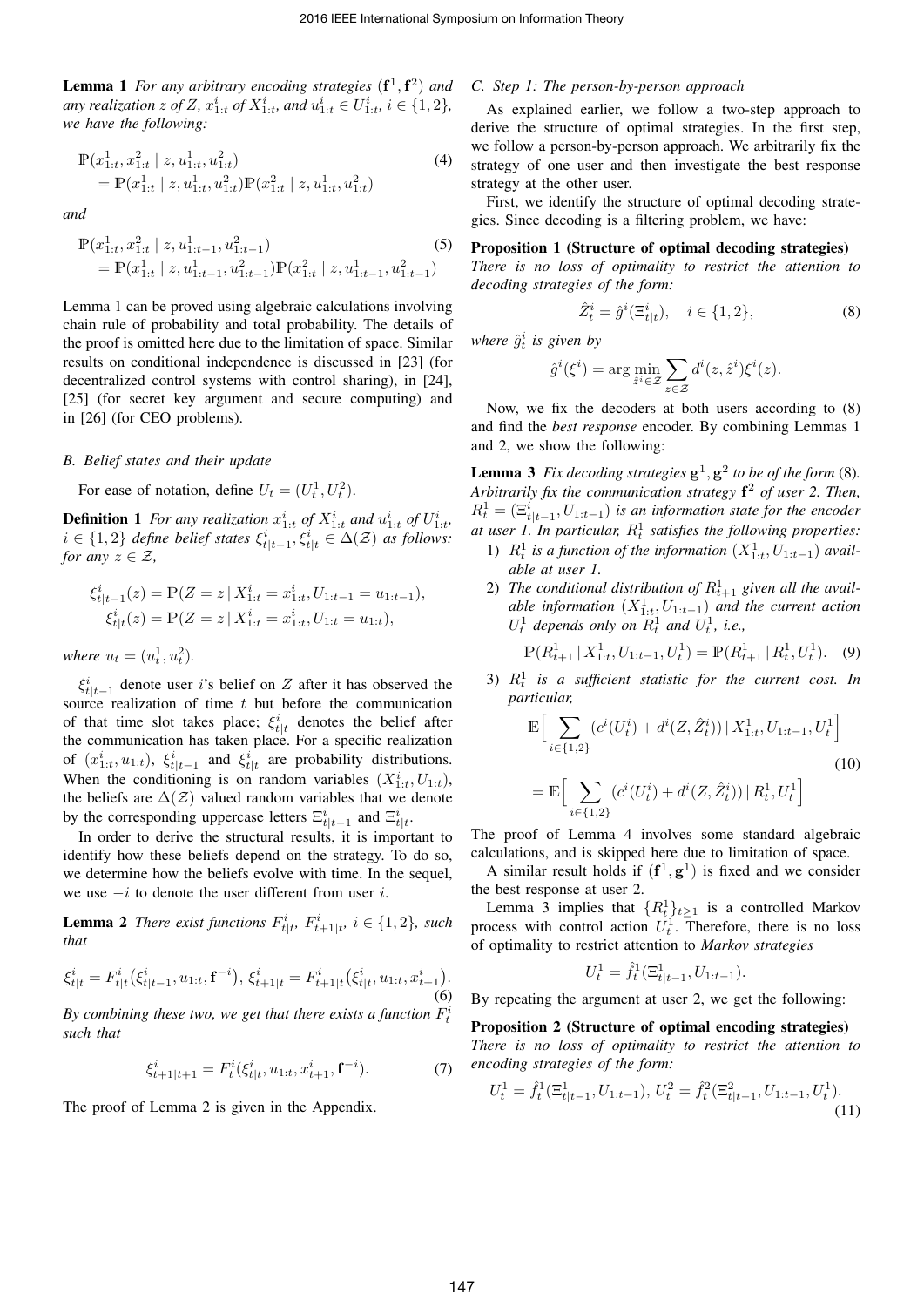## *D. Step 2: The common-information approach*

We have identified the structure of optimal decoders in closed form and simplified the structure of optimal encoders. In this section, we refine the structural result of Proposition 2 by following the common-information approach of [22].

We fix the decoding strategies as specified in Proposition 1 and consider the problem of optimally selecting encoding strategies that are of the form (11). Following [22], define the *common information* to be the data that is observed by all future decision makers, i.e., define the common information  $C_t^i$  at user i at time t as:

$$
C_t^1 = U_{1:t-1}, \quad C_t^2 = (U_{1:t-1}, U_t^1).
$$

Define the remaining information at user  $i$  as local information  $L_t^i$ , i.e.,  $L_t^i = \xi_{t|t-1}^i$ . Thus, we can say

$$
U_t^i = f_t^i(L_t^i, C_t^i).
$$

The main idea of [22] is to consider Problem 1 from the point of view of a virtual decision maker that observes  $C_t^i$  and chooses prescriptions  $\phi_t^i : L_t^i \mapsto U_t^i$  that map local information to actions. The encoders simply use these mappings and their local information to generate  $U_t^i$ .

It is shown in [22] that the above *coordinated system* is equivalent to the original system. Since the coordinated system has only one decision maker, it can be solved using tools from Markov decision theory. To describe the results, we first note that:

Lemma 4 *For the encoders are of the form given in Proposition 2, the update of Lemma 2 can be written as*

$$
\xi_{t|t}^i = F_{t|t}^i \left( \xi_{t|t-1}^i, u_t^{-i}, \phi_t^{-i} \right). \tag{12}
$$

**Definition 2** For any realization  $x_{1:t}^i$  of  $X_{1:t}^i$  and  $u_{1:t}^i$  of  $U_{1:t}^i$ ,  $i \in \{1,2\}$  *define belief states*  $\pi_t^i \in \Delta(\Delta(\mathcal{X}^1) \times \Delta(\mathcal{X}^2))$  *as follows: for any*  $\xi_{t|t-1}^1, \xi_{t|t-1}^2 \in \Delta(\mathcal{Z})$ *,* 

 $\pi_t^1(\xi^1, \xi^2) = \mathbb{P}(\Xi_{t|t-1}^1 = \xi^1, \Xi_{t|t-1}^2 = \xi^2 | U_{1:t-1} = u_{1:t-1}),$  $\pi_t^2(\xi^1, \xi^2) = \mathbb{P}(\Xi_{t|t-1}^1 = \xi^1, \Xi_{t|t-1}^2 = \xi^2 \mid U_{1:t-1} = u_{1:t-1}, U_t^1 = u_t^1)$  programs for partially observable Markov decision processes

*where*  $u_t = (u_t^1, u_t^2)$ .

Then, similar to Lemma 4, we can show the following

**Lemma 5** *There exist functions*  $\tilde{F}_t^i$ ,  $i \in \{1, 2\}$ , such that

$$
\pi_{t+1}^1 = \tilde{F}_t^1(\pi_t^2, U_t^2, \phi_t^2), \quad \pi_t^2 = \tilde{F}_t^2(\pi_t^1, U_t^1, \phi_t^1). \tag{13}
$$

According to the discussion above, we fix the decoding strategy to be of the form Proposition 1 and restrict encoding strategy to be of the form Proposition 2. The optimization problem then satisfies the partial history sharing model of [22]. Therefore, from [22], we get the following:

Theorem 1 *There is no loss of optimality in restricting attention to encoding strategies of the form:*

$$
U_t^1 = \tilde{f}_t^1(\xi_{t|t-1}^1, \Pi_t^1), \quad U_t^2 = \tilde{f}_t^2(\xi_{t|t-1}^2, \Pi_t^2).
$$

*Moreover, optimal strategies of this form may be determined from the following dynamic program. Define*

$$
D_t^i(\xi_{t|t}^i) = \sum_{z \in \mathcal{Z}} d_t^i(z, \hat{g}^i(\xi_{t|t}^i)) \xi_{t|t}^i(z), \, i \in \{1, 2\}.
$$

*Then, recursively define value functions*  $\{V_t^1\}_{t\geq 1}$  *and*  ${V_t^2}_{t\geq 1}$  *as follows:* 

$$
V_{T+1}^2(\pi^2) = 0\tag{14}
$$

*and for*  $t = T, T - 1, ..., 1$ 

$$
V_t^2(\pi^2) = \min_{\phi_t^2 \colon \Delta(\mathcal{Z}) \to \mathcal{U}^2} \mathbb{E}[c^2(U_t^2) + D_t^2(\Xi_{t|t}^2) + V_{t+1}^1(\Pi_{t+1}^1) \mid \Pi_t^2 = \pi^2, U_t^2 = \phi_t^2(\Xi_{t|t-1}^2)], \quad (15)
$$

*and*

$$
V_t^1(\pi^1) = \min_{\phi_t^1 \colon \Delta(\mathcal{Z}) \to \mathcal{U}^1} \mathbb{E}[c^1(U_t^1) + D_t^1(\Xi_{t|t}^1) + V_t^2(\Pi_t^2) |
$$

$$
\Pi_t^1 = \pi^1, U_t^1 = \phi_t^1(\Xi_{t|t-1}^1)]. \quad (16)
$$

Let  $\psi_t^2(\pi^2)$  denote the arg min of (15) and  $\psi_{\zeta}^1(\pi^1)$  denote the arg min of (16). Then, the optimal strategy  $\tilde{f}^1$ ,  $\tilde{f}^2$  is given by

$$
\tilde{f}_t^i(\xi_{t|t-1}^i, \pi_t^i) = \psi_t^i(\pi_t^i)(\xi_{t|t-1}^i). \tag{17}
$$

Note that the expectations in (16) and (15) can be computed using the update rules in Lemmas 2 and 5.

## IV. DISCUSSION AND CONCLUSION

Theorem 1 identifies a sufficient statistic at the encoder and the decoder; the domain of which does not depend on time. Moreover, the dynamic program provides a way to identify optimal (or sub-optimal) strategies. As a consequence, the search complexity increases linearly with time horizon (rather than double exponentially, as for brute force search). If  $Z$  is finite, say of cardinality n, then  $\Delta(\mathcal{X}^i)$  may be viewed as an element of  $\mathbb{R}^{n-1}$ ; and hence the belief space is the space of probability distributions on  $\mathbb{R}^{2n-2}$ .

Note that the dynamic program is similar to the dynamic (POMDP). So, it is possible to use point-based algorithms for continuous state POMDPs to numerically solve the resultant dynamic program. Another option is to use discretization based algorithms developed for real-time communication [27]. Following [28], it may be possible to establish that thresholdbased strategies are optimal when all random variables are Gaussian and the transmitter has the option of not transmitting.

Since the domain of the encoding and decoding strategies is not changing with time, the result of Theorem 1 naturally extends to infinite horizon setups as well. We expect that under appropriate regularity conditions, the optimal strategy is time homogeneous and given by the fixed point of a dynamic program. It may be possible to use such a dynamic program to find bounds on time average distortion.

Although the results of this paper were derived for a twouser interactive communication system, they generalize to the following multi-terminal setup. Consider  $n$  users with